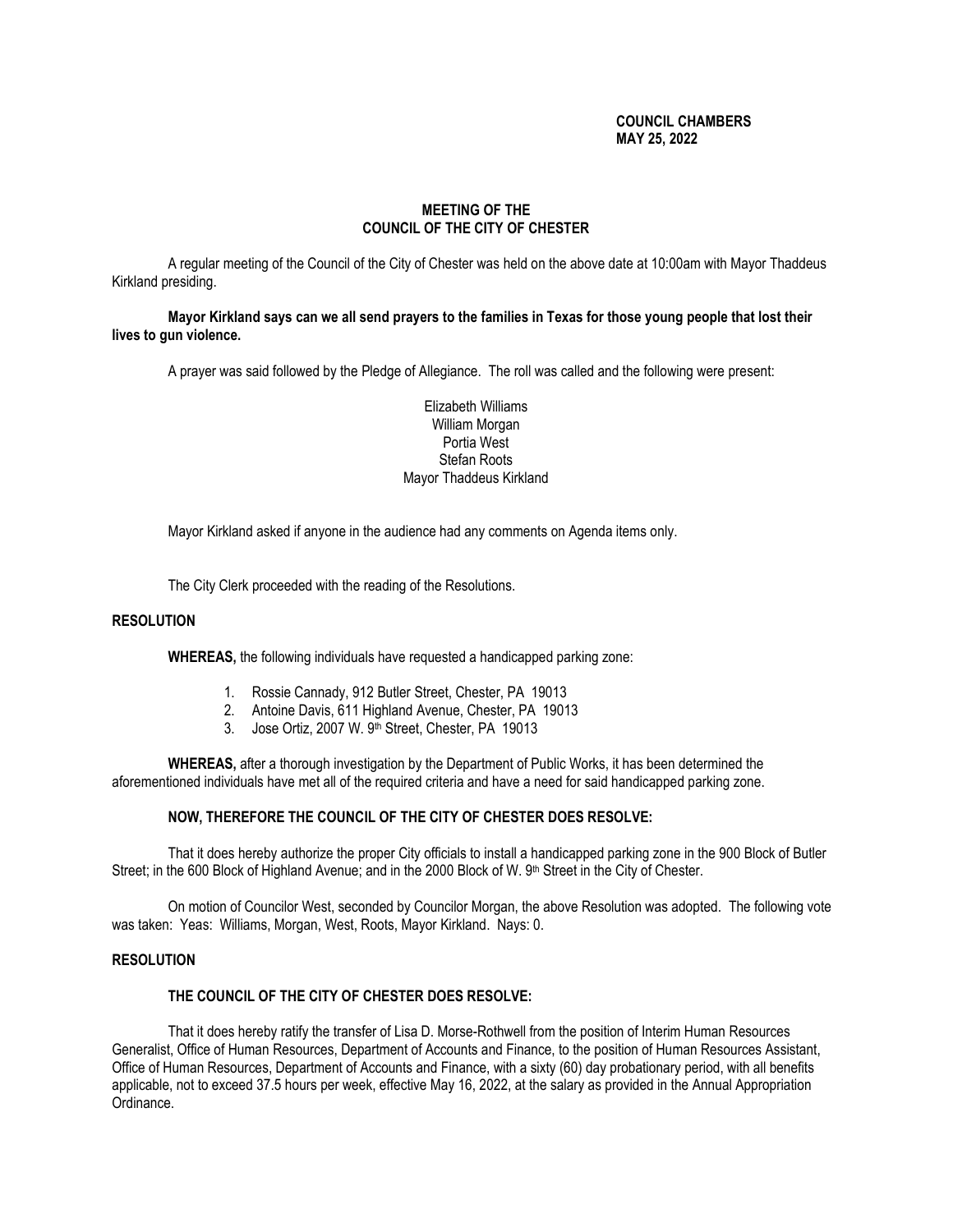On motion of Councilor West, seconded by Councilor Morgan, the above Resolution was adopted. The following vote was taken: Yeas: Williams, Morgan, West, Roots, Mayor Kirkland. Nays: 0.

## **RESOLUTION**

### **THE COUNCIL OF THE CITY OF CHESTER DOES RESOLVE:**

That it does hereby ratify the appointment of Anise Miller to the position of Interim Human Resources Generalist, Office of Human Resources, Department of Accounts and Finance, with a ninety (90) day probationary period, effective May 16, 2022, not to exceed 37.5 hours per week, with no benefits, at the salary as provided in the Annual Appropriation Ordinance.

On motion of Councilor West, seconded by Councilor Morgan, the above Resolution was adopted. The following vote was taken: Yeas: Williams, Morgan, West, Roots, Mayor Kirkland. Nays: 0.

### **Councilman Morgan recognizes Anise Miller.**

### **RESOLUTION**

#### **THE COUNCIL OF THE CITY OF CHESTER DOES RESOLVE:**

That it does hereby appoint Xavier Wynn to the part-time position of Secretary, Department of Accounts and Finance, not to exceed 20 hours per week, with no benefits, effective May 16, 2022, with a sixty (60) day probationary period, at the salary as provided in the Annual Appropriation Ordinance.

On motion of Councilor West, seconded by Councilor Morgan, the above Resolution was adopted. The following vote was taken: Yeas: Williams, Morgan, West, Roots, Mayor Kirkland. Nays: 0.

### **RESOLUTION**

#### **THE COUNCIL OF CHESTER DOES RESOLVE:**

That it does hereby appoint Stephanie Hall to the position of Administrative Assistant, Department of Accounts and Finance, not to exceed 37.5 hours per week, with no benefits, effective June 6, 2022, with a sixty-day probationary period, at the salary as provided in the Annual Appropriation Ordinance.

On motion of Councilor West, seconded by Councilor Morgan, the above Resolution was adopted. The following vote was taken: Yeas: Williams, Morgan, West, Roots, Mayor Kirkland. Nays: 0.

#### **RESOLUTION**

.

#### **THE COUNCIL OF THE CITY OF CHESTER DOES RESOLVE:**

That it does hereby ratify the appointment of John Robertson, to the position of Laborer, Department of Public Works, effective May 9, 2022, for 40 hours per week, or until such time as the employee he is replacing on leave returns to work, with no benefits, at the rate as provided in the Annual Appropriation Ordinance, pursuant to the Agreement between the City of Chester and Teamsters Local 107.

On motion of Councilor West, seconded by Councilor Morgan, the above Resolution was adopted. The following vote was taken: Yeas: Williams, Morgan, West, Roots, Mayor Kirkland. Nays: 0.

### **RESOLUTION**

# **THE COUNCIL OF THE CITY OF CHESTER DOES RESOLVE:**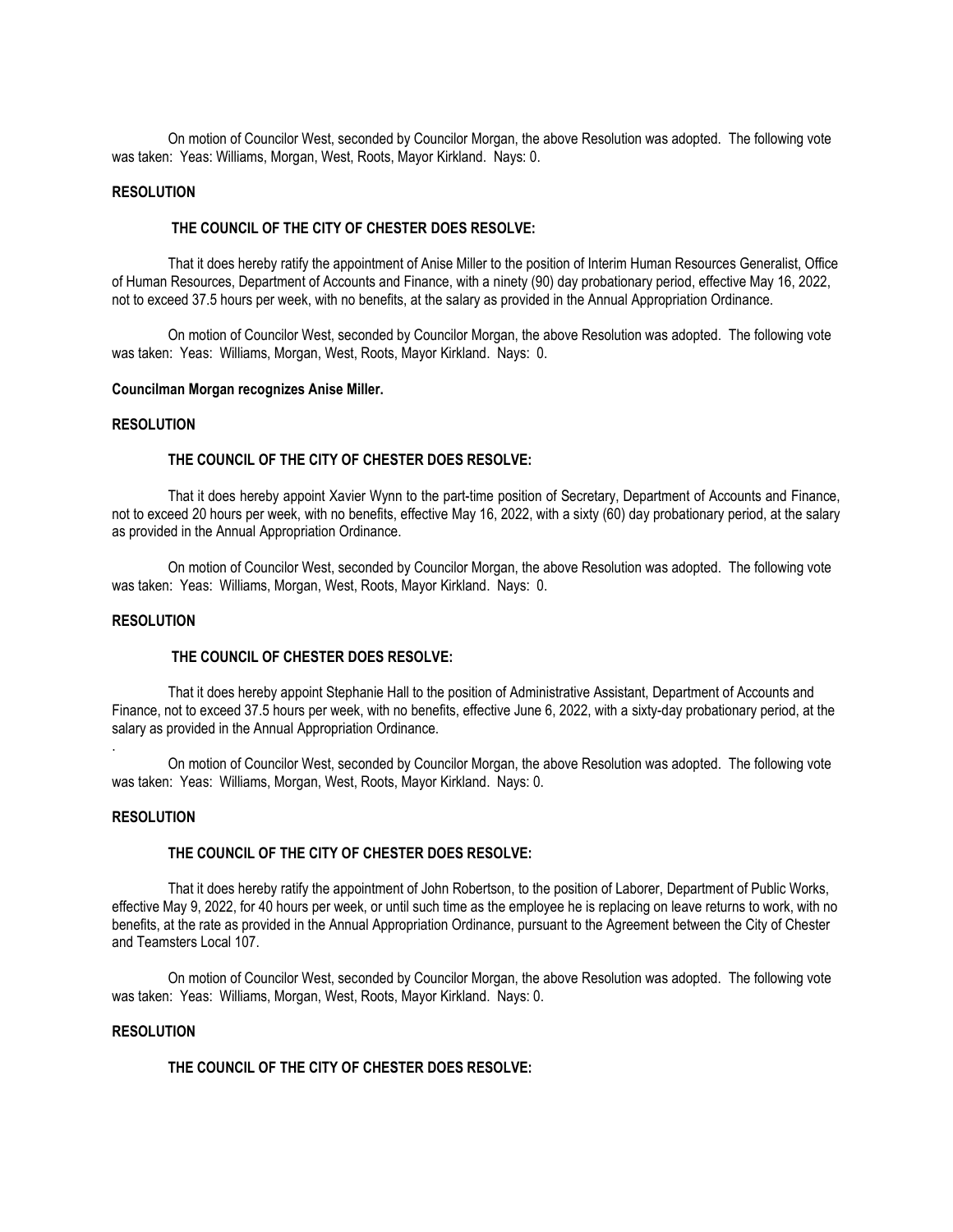That in accordance with recommendations of the Chester City Planning Commission dated December 8, 2021 and reviewed by the Delaware County Planning Commission on December 16, 2021, it does hereby grant final approval to Dwight City Group to reverse subdivide 12 (twelve) lots into 1 (one) at 601-605 Welsh St and 104-130 E. 6<sup>th</sup> Street and construct a 140 unit multi family dwelling with 10,787 sq. ft. of ground level commercial space, as shown on a plan prepared by Ruggiero Plante Land Design, LLC., 5900 Ridge Avenue, Philadelphia, PA 19128, dated October 29, 2021.

On motion of Councilor West, seconded by Councilor Morgan, the above Resolution was adopted. The following vote was taken: Yeas: Williams, Morgan, West, Roots, Mayor Kirkland. Nays: 0.

## **RESOLUTION**

## **THE COUNCIL OF THE CITY OF CHESTER DOES RESOLVE:**

That it does hereby authorize the proper City official to submit an application to KABOOM! the national non-profit organization that works to end play space inequity in communities that disproportionally have less access to play areas.

**FURTHER,** if selected, the City will work in partnership with KABOOM! for the creation of a playground area in Sun Village Park, along the 9<sup>th</sup> Street side of the Park.

On motion of Councilor West, seconded by Councilor Morgan, the above Resolution was adopted. The following vote was taken: Yeas: Williams, Morgan, West, Roots, Mayor Kirkland. Nays: 0.

## **RESOLUTION**

**WHEREAS,** Federal Regulations require a written agreement between the City of Chester and the Chester Economic Development Authority regarding the rights and responsibilities of the parties in the execution of the Community Development Block Grant (CDBG) Program, the HOME Investment Partnerships (HOME) Program, and other related programs; and

**WHEREAS,** a Cooperation Agreement by and between the City of Chester and the Chester Economic Development Authority for the period July 1, 2022, through June 30, 2023, has been prepared and is attached hereto, which sets forth the responsibilities and obligations of the parties in accordance with Federal Regulations; and

**WHEREAS,** this matter has been reviewed and considered.

## **NOW, THEREFORE, THE COUNCIL OF THE CITY OF CHESTER DOES RESOLVE:**

- 1. That the Cooperation Agreement by and between the City of Chester and the Chester Economic Development Authority attached hereto is hereby approved
- 2. That Appendix I to the Cooperation Agreement, attached and made a part of such Agreement, reflects the Community Development Block Grant (CDBG) Program, the CDBG-CV Program, and HOME Program Projects previously approved by City Council.
- 3. That the Mayor and/or his designee is hereby authorized to execute the Agreement and to take such steps as may be necessary to implement the intent of this Resolution.
- 4. That this Cooperation Agreement supersedes any and all Cooperation Agreements previously approved.

On motion of Councilor West, seconded by Councilor Morgan, the above Resolution was adopted. The following vote was taken: Yeas: Williams, Morgan, West, Roots, Mayor Kirkland. Nays: 0. Abstain: Mayor Kirkland for Item #8 (only)

# **RESOLUTION**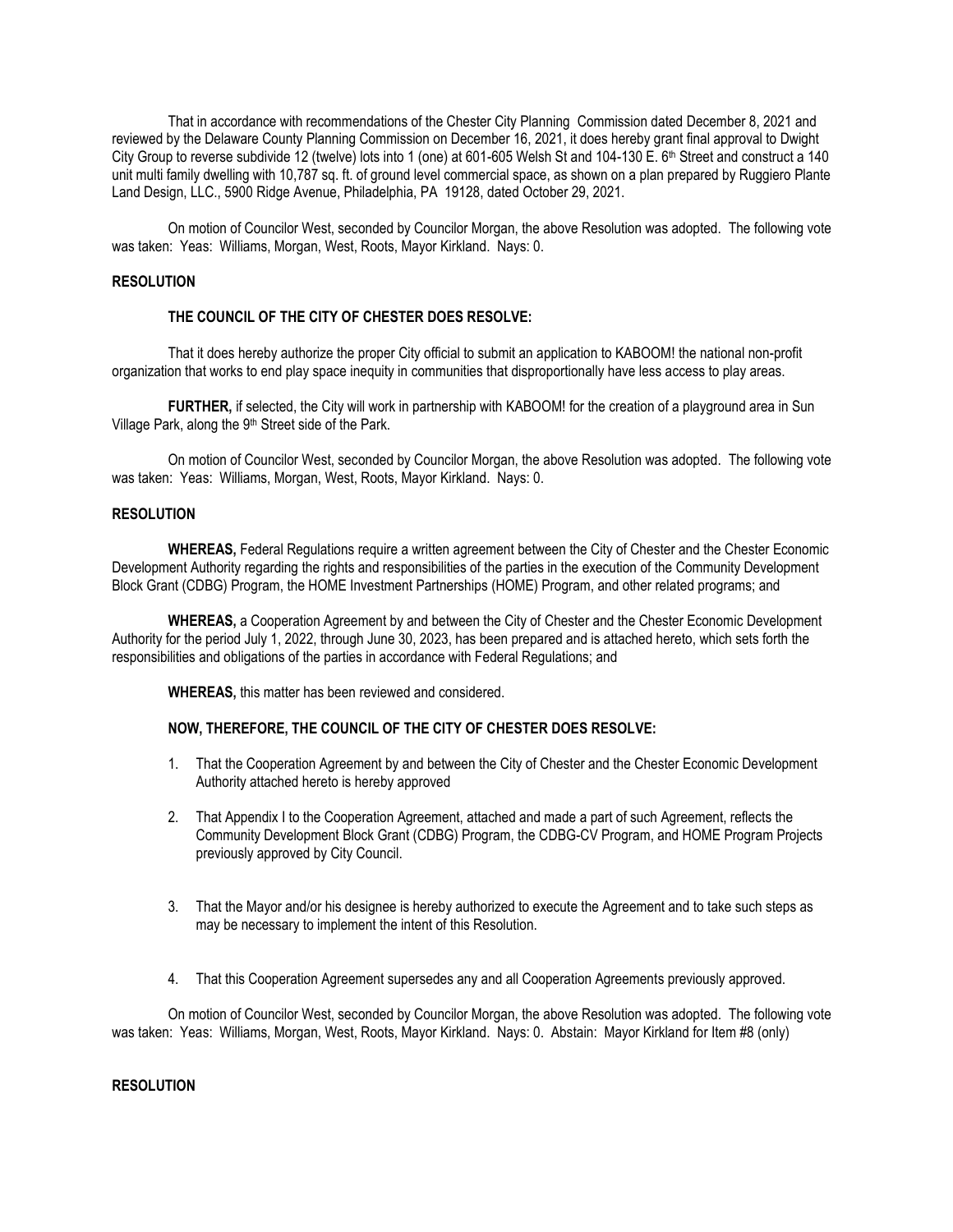# **THE COUNCIL OF THE CITY OF CHESTER DOES RESOLVE:**

That it does hereby authorize the temporary closure of the 500 Block of Avenue of the States, to allow for outdoor dining and retail, in an effort to increase foot traffic to the City of Chester Downtown area, on the following four (4) separate occasions:

# July 8, 2022 July 22, 2022 August 12, 2022 August 26, 2022

**FURTHER,** it does hereby direct the proper City official to notify all public transportation of the temporary closures.

On motion of Councilor West, seconded by Councilor Morgan, the above Resolution was adopted.

**Councilman Morgan says keep an eye out for the flyers for the closures of the Downtown Business District Area (Avenue of the States). The businesses are trying to bring their inside business outdoors and bring some food trucks as well. Please join us!**

The following vote was taken: Yeas: Williams, Morgan, West, Roots, Mayor Kirkland. Nays: 0.

## **RESOLUTION**

# **THE COUNCIL OF THE CITY OF CHESTER DOES RESOLVE:**

That it does hereby ratify the engagement of Audra Wimbush, as an independent payroll contractor, to assist the Department of Accounts and Finance, with training, the transition of role and responsibilities, and providing details and records to all past filings for the reconciliation, effective May 1, 2022, for an amount not to exceed \$1,000 per month.

**FURTHER,** it does authorize the proper City official to execute the Service Agreement for and on behalf of the City.

**FURTHER,** said individual is an independent contractor and is not an employee of the City of Chester and shall not be entitled to any of the benefits normally provided to a City employee. As an independent contractor, the City will not deduct federal income tax or earned income tax from any payments made to a consultant.

On motion of Councilor West, seconded by Councilor Morgan, the above Resolution was adopted.

**Mayor Kirkland says I'm grateful and appreciative of Ms. Wimbush agreeing to come back and help. Audra Wimbush worked here for 22 years in our Payroll Department making sure our Employees were paid on time, every time. Unfortunately, we had a CFO that was in place, Ms. Winfrey-Brown, and two payroll periods were disrupted. The first one lead to our employees not being paid on time. Some having to wait until the following Monday to get paid. The second disruption was some of our Employees were underpaid and some were overpaid. Then Ms. Winfrey-Brown abruptly resigned from the position. We had indicated before that we had our reservations concerning Ms. Winfrey-Brown and her background when it came to her own personal finances and when it came to the finances of the City of Wilmington and when it came to finances for a certain Charter School that she worked for that is no longer in operation. So, I want to thank Mrs. Wimbush for coming back, after 22 years, without a hitch dealing with our payroll.**

The following vote was taken: Yeas: Williams, Morgan, West, Roots, Mayor Kirkland. Nays: 0.

# **RESOLUTION**

### **THE COUNCIL OF THE CITY OF CHESTER DOES RESOLVE:**

That it does hereby engage the services of Protiviti Government Services, Inc., to provide temporary assistance with audit readiness support and additional accounting resource support in an effort to bring the City current on its annual financial reporting obligations, beginning June 1, 2022 and ending September 30, 2022.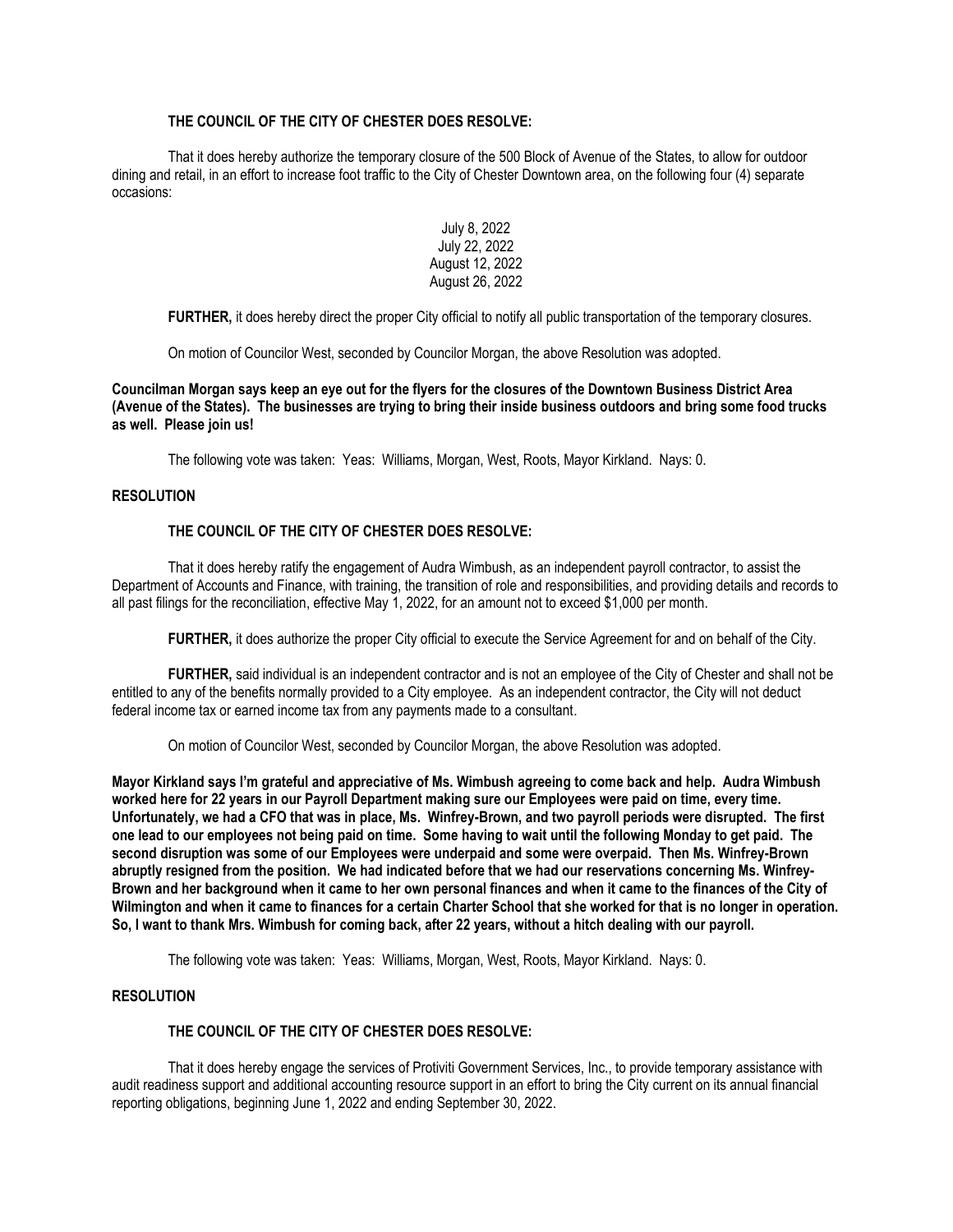**FURTHER,** that it does hereby authorize the proper City official to execute any documents necessary for the engagement of services for and on behalf of the City.

On motion of Councilor West, seconded by Councilor Morgan, the above Resolution was adopted. The following vote was taken: Yeas: Williams, Morgan, West, Roots, Mayor Kirkland. Nays: 0.

### **RESOLUTION**

**WHEREAS,** on January 1, 2017, the City of Chester Purchasing Policy and Procedures Manual went into effect; and

**WHEREAS,** on April 27, 2022, the City adopted the Purchasing and Procurement Policy and Procedure Manual; and

**WHEREAS,** the purpose of the policy is to standardize the purchasing procedures of the City of Chester; securing a uniform policy to provide effective communal fiduciary responsibility and increase public confidence in the procedures for municipal purchasing; and

**WHEREAS,** from time-to-time policies and procedures need to be revised.

### **NOW, THERFORE, THE COUNCIL OF THE CITY OF CHESTER DOES RESOLVE:**

That it does hereby adopt the Purchasing Policy and Procedure Manual, which outlines the guidelines for all City of Chester employees with authorized purchasing powers to perform, to ensure maximum effectiveness and efficient purchasing for the City of Chester.

**FURTHER,** this policy will take effect immediately upon passage.

On motion of Councilor West, seconded by Councilor Morgan, the above Resolution was adopted. The following vote was taken: Yeas: Williams, Morgan, West, Roots, Mayor Kirkland. Nays: 0.

### **RESOLUTION**

## **THE COUNCIL OF THE CITY OF CHESTER DOES RESOLVE:**

That it does hereby authorize the Department of Accounts and Finance to refund the stated amount to Jane Bugara, which represents a refund for the overpayment of 2022 Rubbish Taxes for the following property:

| Refund Amount | <b>Property Address</b>               |
|---------------|---------------------------------------|
| \$207.35      | 2416 W. 4th Street. Chester. PA 19013 |

On motion of Councilor West, seconded by Councilor Morgan, the above Resolution was adopted. The following vote was taken: Yeas: Williams, Morgan, West, Roots, Mayor Kirkland. Nays: 0.

## **RESOLUTION**

**WHEREAS,** the City of Chester received fire escrow monies for the property listed below; and

**WHEREAS,** Article 1509.02(d) provides for the return of funds after all necessary repairs, removal or securing of the property has been completed and approved by the proper City official.

#### **NOW, THERFORE, THE COUNCIL OF THE CITY OF CHESTER DOES RESOLVE:**

That it does hereby authorize the Department of Accounts and Finance to issue payment to Marvin Barksdale, for the property located at 520 E. 10<sup>th</sup> Street, Chester, PA 19013, in the amount of Six Thousand Hundred Two Dollars and Twenty-two Cents (\$6,602.22), which represents a refund of fire escrow funds.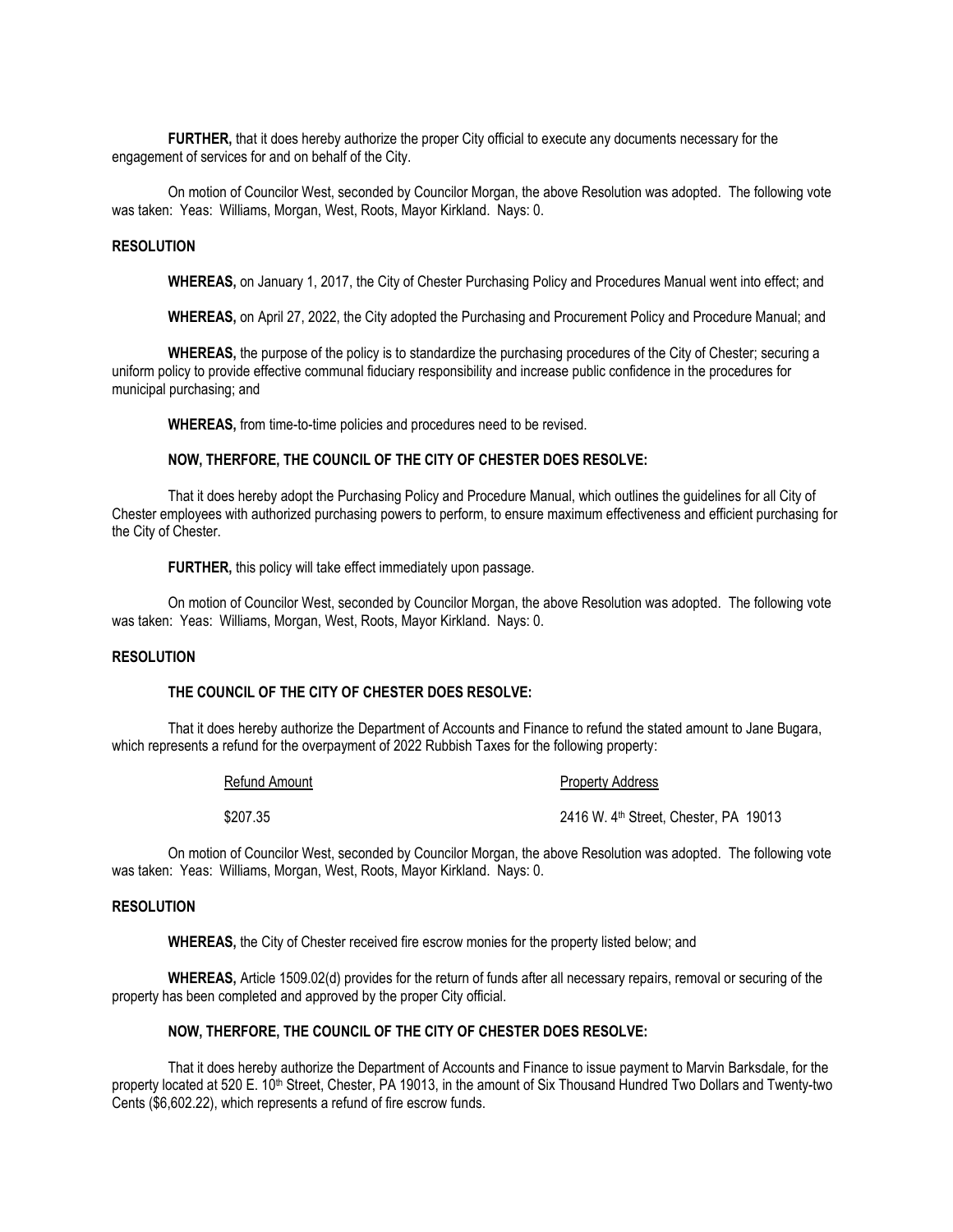On motion of Councilor West, seconded by Councilor Morgan, the above Resolution was adopted. The following vote was taken: Yeas: Williams, Morgan, West, Roots, Mayor Kirkland. Nays: 0.

## **RESOLUTION**

## **THE COUNCIL OF THE CITY OF CHESTER DOES RESOLVE:**

That it does approve and order payment of a series of bills and refunds as prepared by the Department of Accounts and Finance and as shown on Expenditure Approval List dated May 20, 2022 attached hereto and made a part hereof, subject to approval from the Department of Accounts and Finance.

On motion of Councilor West, seconded by Councilor Morgan, the above Resolution was adopted. The following vote was taken: Yeas: Williams, Morgan, West, Roots, Mayor Kirkland. Nays: 0.

#### **Proclamation for retired Firefighter Steven Carr (see attachment #1)**

#### **Ayana King – COVID 19 Update (see attachment #2 and attachment #3 is FYI))**

## **MAYOR KIRKLAND SAYS THIS MAYOR AND COUNCIL WILL BE FOLLOWING THE GUIDELINES IMMEDIATELY CONCERNING MANDATORY MASKING!!**

**Jamar Daniels, Amachi Program Director says to date 57 matches have been made receiving 1:1 mentoring 4 hours a month for a period of 1 year, not including site visits. There are 4 community sites offering group mentoring: Cornerstone Church, Boys & Girls Club, Cultural Arts and Technology Center and the Legacy Art Club (see attachment # 4)**

**Mayor Kirkland says the School District is trying to start a Music Program under the direction of Dr. Rodney Bradley.**

### **Public Comment**

**Anita Littleton, 330 W. 9 th Street says** Council are you full-time or part-time and what are your working hours? Councilwoman West if you can provide an update that's specifically about illegal dumping? Council, why did you decide not to allow your constituents that are not able to come to the Council Meetings access to submit emails, questions and/or comments?If you all can speak on behalf of yourselves with the financial affairs the City has gotten in that continues to directly affects us as Residents to the fact that we are in a potential bankruptcy. Was the City of Chester exempt to the Sunshine Law Act regarding open meeting rights? If not, if you can revisit these laws to make sure that everything is getting done legally and correctly. To all the Firefighters that were on the scene on May 17, 2022 when a mysterious vicious fire (inaudible) at 332 West 9<sup>th</sup> Street, which is next door to my house, I want to thank you guys for working tirelessly to contain that fire. I'm hoping that this Council, the Police Department along with our District Attorney begin to look seriously into these mysterious fires that continue to be set in Chester City. I would like to know what the protocol is for that?

**Mayor Kirkland says** as far as work hours, sometimes we are here six or seven days a week…Monday thru Sunday…9-5 or 9- 9. I have a list of persons who call me and I respond to those phone calls all the time.

**Councilwoman West says** the work hours for all City Employees is from 8-4:30. With the Councilmembers are hours are flexible. I'm not always in the office. Sometimes I'm out on the Street with the guys in the Department. If you want to set up an appointment with me you can call into the Streets Department and either Ms. Kim Garner or Ms. Anntrene Wilson will help you with an appointment for me.

**Councilman Morgan says** City Hall opens at 9a-4:30p. Monday thru Friday.

**Mayor Kirkland says** as far as the meetings and submitting emails, that would not be very helpful, plus we have night meetings. So those persons that are unable to make it in the daytime, we have night meetings and we're going to continue that. The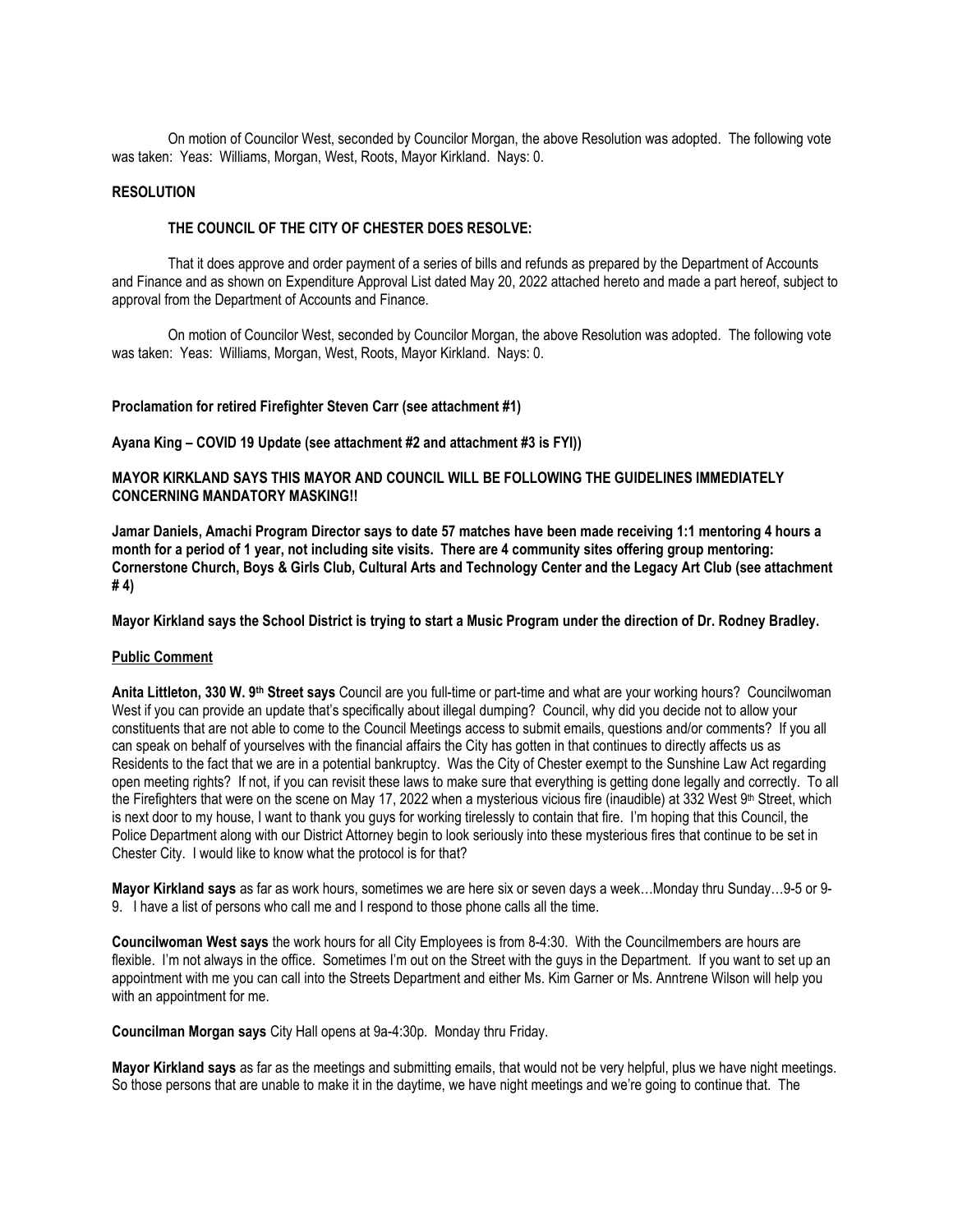Sunshine Law, we have always acted properly…there has never been any hidden agendas. Commissioner Rigby, can you tell me how many mysterious fires you've had?

**Commissioner Rigby says** we did have two fires on the 17th. Both fires are under investigation.

**Councilman Morgan says** there is a process that has to go through for any property that needs to get demolition here in the City of Chester. There were two fires last week and we did deem those as emergency demos that needs to happen as soon as possible. Just yesterday CEDA had a meeting to use CDBG (Community Development Block Grant) funds to demo the property on 9<sup>th</sup> Street and on Welsh Street.

**Adrian Jackson, 200 Block of W. Mowry Street says** as you know there is a Marijuana Growth Facility being built as we speak. There was no notification…letters sent out to anyone regarding this issue. I don't know what you guys did to prevent this. What benefits do you see this bringing to our Community? Nobody is obeying the law for the 15mph signal by Katherine Drexel. Are these fires an act of arson or some type of vandalism?

**Mayor Kirkland says** that facility is located in Upland and that is an Upland Borough situation. That's not something that this Council can have oversight over. That's their Community and they've decided to bring that facility there (Upland Council). We've been trying our best to hire Crossing Guards and we're in the process of hiring more Police Officers. We don't believe there is an arsonist. We believe in some cases that it's unfortunate accidents or incidents that are happening in those places.

**Councilman Morgan says** we will look into if we will be able to place someone at that post on Providence as far as an actual crossing guard. I say if because it has been very hard this year to try and hire crossing guards.

**David Kronheim, 1100 Block of Culhane Street says** as the open law meeting says "Residents and Taxpayers of Chester can speak at these meetings". As far as your evening Meetings are concerned, I saw four out of twenty-five and I see no reason why these meetings shouldn't be in the evening so that more people can attend. I ask Mayor Kirkland to resign. I request City Council to (inaudible) Mayor Kirkland and to request his resignation for his violent harassment to the Community Members.

**Patricia Zirin, 1104 Culhane Street says** the Mayor verbally and physically assaulted us in his office. When we reported it to the District Attorney nothing was done. I too respectfully ask you to resign.

**Mayor Kirkland says** Ms. Zirin had been calling me and calling me and calling me about the playground that had been severely damaged in the Highland Gardens area and in doing so she made accusations and called me names. When they came to my office, I made sure that I had a staff person(s) to witness. She started the meeting asking a series of questions; then she became very indigent are very abusive. I then asked Ms. Zirin and her husband to please leave.

**Zulane Mayfield, 49-11-00012-00 says** the Agenda has been changed from when it was published on Monday changed this morning. Therefore, not giving the people an opportunity (inaudible) concerning what was on City Council today. To my knowledge there was a law passed that that should not be done. It was passed in August of last year. I do believe that the Agenda that was posted today is in violation of that law. It was an amendment to the Sunshine Law.

**Ken Schuster, City Solicitor says** you are correct. There was an amendment to the Sunshine Law. This requires advance notice of Agendas. However, there is also a provision on the amendment which permits a municipality to amend the Agenda without notice if it's (inaudible) matter.

**Ms. Mayfield says** a lot of members of the Community are not happy with the Delcora proposal for a pipeline coming to Chester. What is City Council going to do to protect the homeowners and property owners in the City of Chester that are going to be impacted by this pipeline.

**Mayor Kirkland says** your talking about something that we have not discussed. Only discussions we've had concerning this Delcora pipeline were when Delcora came here and presented it to the Community (They are here today) what they would like to see or what they would like to do concerning the pipeline. So, that's were we are right now.

**Ms. Mayfield says** but I'm asking the Local Government that has the responsibility about the safety and welfare of the Residents. What would you do to protect the property rights of Owners here in the City of Chester?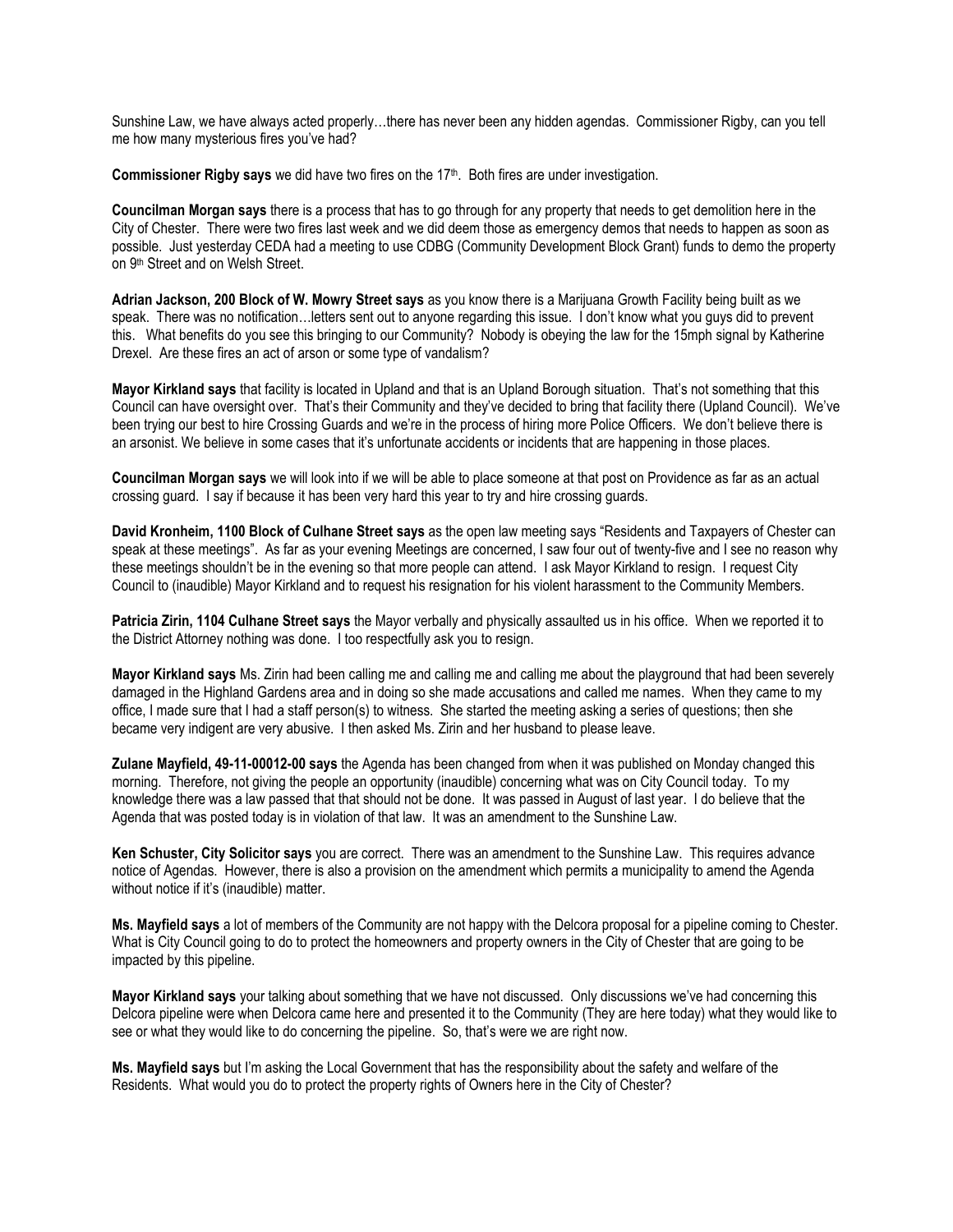**Mayor Kirkland says** what we would do is we will continue to work with Delcora and any other Company here in the City to make sure that moving forward whatever is done (inaudible) in a proper safe way and that it benefits the Residents of this Community. We will not allow any type of construction or digging that would be hurtful or harmful to our Community.

**Ms. Bridgette, 900 Block of Upland Street says** because these meetings are being broadcast on live, I don't feel that we should be obligated to give our full address because I don't want people retaliating against me for bringing up things. There is a property in the 400 Block of 10<sup>th</sup> Street that has an above ground pool and I've been complaining about if for two years. Nothing is being done. There is no fence. From my understanding it's unsafe property. Why hasn't anything been done about this above ground pool? When you call the City Government, when leaving messages, you get no return phone call. I keep telling people the only way to physically get something done is that you have to go into the building because no one returns your phone calls. The Parking Authority…where is the person who went out for surgery? Why isn't he answering our questions in regards to what the Parking Authority is doing and not doing? Who's in charge of the Department if he's not there?

**Mayor Kirkland says** this is the first time I'm hearing about this above ground pool. You said no one returns your calls. Didn't I call you.

**Ms. Bridgette says** yes you did!

**Mayor Kirkland says** one of the things that the Ladies and our Guys do in L & I is that they're usually out in the field. Should you get a return phone call…yes but they are usually out in the field.

**Ms. Bridgette says** there's a major issue with the phone system. When you get transferred most of the time you get hung up on.

**Mayor Kirkland says** we will work on that.

**Mayor Kirkland says** in regards to the Parking Authority…Mr. Lanier is back to work and probably is downstairs now.

**Shy'Quan Davis says** to all the questions that are being asked about (Delcora, Parking Authority, etc.) by the Community should be asked to the people such as the Head of the Parking Authority, Delcora, etc.. The Mayor does not have all the answers to everything that goes on in the City. People should really step up and (inaudible) directly so that would be greater transparency throughout the City as a whole and that's the only way that we can get things done. Transparency…communication is the only way we can move forward as a Community as the People.

## **Bob Moore, Executive Director with Delcora says (see attachment #5)**

**Mayor Kirkland says** how long has Delcora been (inaudible).

**Mike DiSantis, Operations with Delcora says** the site of the Facility is actually the site of Chester City Wastewater Treatment Plant which was built in the 30's. We still have four tanks and two buildings that are still in service that we rehabbed after they were constructed in 1938. It's always been a wastewater facility but Delcora was sworn by the County in 1971. The western regional treatment plant was constructed subsequent to 1971 and went on line in the mid 70's.

**Mayor Kirkland says** we needed some work done at our Pool so that we could open it for our kids and Delcora stepped up to the plate and no cost to us the City. Thank you!

**Ken Schuster, City Solicitor says** I did check our Website and the change to the Agenda was in fact posted yesterday.

**Sahar Youssef, 1036 Woodside, Brookhaven says** I own a property 1309 Central Avenue. (Inaudible) fix it. I did the job. Since March until now I've been trying to call these two numbers to get the inspector to come back. Nobody picks up the phone. I've been here five times. The house has had no electricity since March. I had an issue with the garbage she told me to go downstairs and the lady downstairs told me I had to go upstairs. I went back upstairs and before I even opened up my mouth, she said WHAT! I'm just trying to do business here. (inaudible) garbage, oil, dumping trash and it's attached to my fence in my backyard and they do nothing. If they don't like their job they can leave! We're frustrated! She was yelling at me.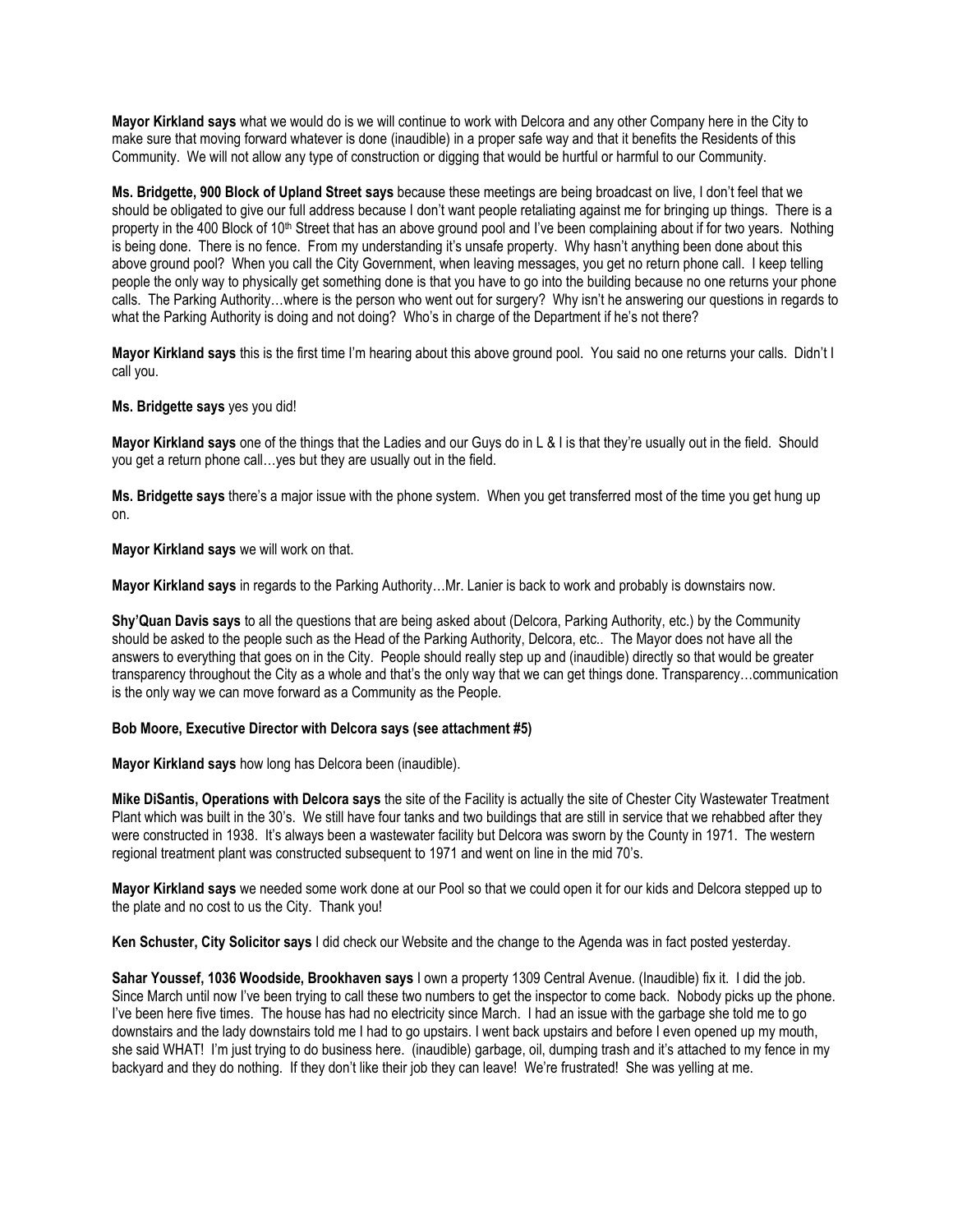**Mayor Kirkland says** no employee has the right to disrespect any citizen. They're here to serve our Constituents. Before you leave today, we'll see if we can get that corrected.

**Margaret Brown says** I've had problems with Delcora in the past and it was reported and I believe it was taken care of through Ms. West. That you have to understand with these pipelines…we have enough in Chester with our own waste down there. I disagree with you wanted to ship from other areas down thru Chester. There has to be other sewer plants that you can look into for this waste to go to than here. I reported at the last meeting about someone coming in and I reported this also to the environmental agency that there is a dirt field directly on my street that was started and it's dirt and dust blowing on our properties/cars and in the house every single day. This is a problem. I would like to thank Kim Garner because when we do have trash problems, I call her and it's taken care of. You said houses are taken down for emergency purposes, 2403 W 3<sup>rd</sup>. Street and 2601 W. 3<sup>rd</sup> Street, they need some tape around it or something. Those houses are going to fall down. These 18wheel rigs trash trucks parking in the middle of the safety lines near the Sunoco Gas Station. It's unfair.

**Livia Smith, 930 E. 18th Street says** the lady asked earlier the hours of the Council persons and I didn't hear everybody's hours. Councilman Roots, can you tell us the days you are here and your availability.

**Councilman Roots says** this is a part-time position. I'm available by telephone. 484-318-6634 email: [sroots@chestercity.com](mailto:sroots@chestercity.com) and my days varies.

**Councilwoman Williams says** 9-5, 9-6, 9-7, 9-8 five days a week.

**Councilman Morgan says** it's considered a part-time position but I think you all know by the work that we do is considered fulltime. For myself and my employees we almost work 24-7. I'm normally here M-F. email: [wmorgan@chestercity.com](mailto:wmorgan@chestercity.com) or 610-447-7700 which is the front desk.

**Councilwoman West says** with my schedule it's almost like 24-7. My schedule is flexible. Email: [pwest@chestercity.com](mailto:pwest@chestercity.com) or 610-447-7700.

**Mayor Kirkland says I** do want to address something that was stated by one of the Residents. I wanted to bring this Resolution up in order to make sure that it is read into the record. This Resolution was done not during this Administration but prior Administration's says (**see attachment #6). These are rules and regulations, not written by me but written before me. I'm just following the rules and regulations.**

**Geo Stockton, 209 E. 10th Street, (Inaudible Enterprises and G-5? Program) says** I feel we need to run these meetings and have some more kind of discipline on how we talking to them and watching how you'll respond back…we can get more done like that. We are in the process of putting a program together for the Summer for our Children out here (block party, basketball tournaments). What I want to know is does the City have some money set aside for events this Summer? If so, can you'll kick in. If not, do I have to raise all this money myself? Delcora since you'll are here in the City, I want to know if you'll can kick in something for the initiative.

**Councilman Roots says** there is some money for recreation activities, not a lot. All I need from you is what do you need and we'll see if we can help you. We also have partners that can help out with activities.

**Duane Lee says** the Amachi Group also stated that…those things that you are talking about that they would try to assist.

**Councilwoman Williams says** some of the groups around here are very hostile. The ones that have been demonstrating down at Covanta…the first time I attended one of their sessions…the lady that was sitting in here today, I was standing across the street, she got out of her seat and came across the street, got into my face and called me a  $\omega(\omega|\omega)$ ! She's been right here in our Council Meetings pushing and shoving me whenever she gets ready. We're human. I got feelings just like anybody else. Somebody needs to talk with the members of that group and let them understand **WE ARE HUMAN!** We're not provoking them. Their provoking us! Give us the same respect that we give them! I never approached them or called them any kind of names! The guy that be with them points the Bullhorn at me like it's a gun! Not everybody in the group but some of them in the group are very very hostile!

**Councilman Morgan says** May 31 is the last day for taxpayers to pay their bill for the discount period. June 1 you will have to pay the base rate for Real Estate taxes for 2022. You can pay on our websit[e www.chestercity.com](http://www.chestercity.com/) or you can come into our tax